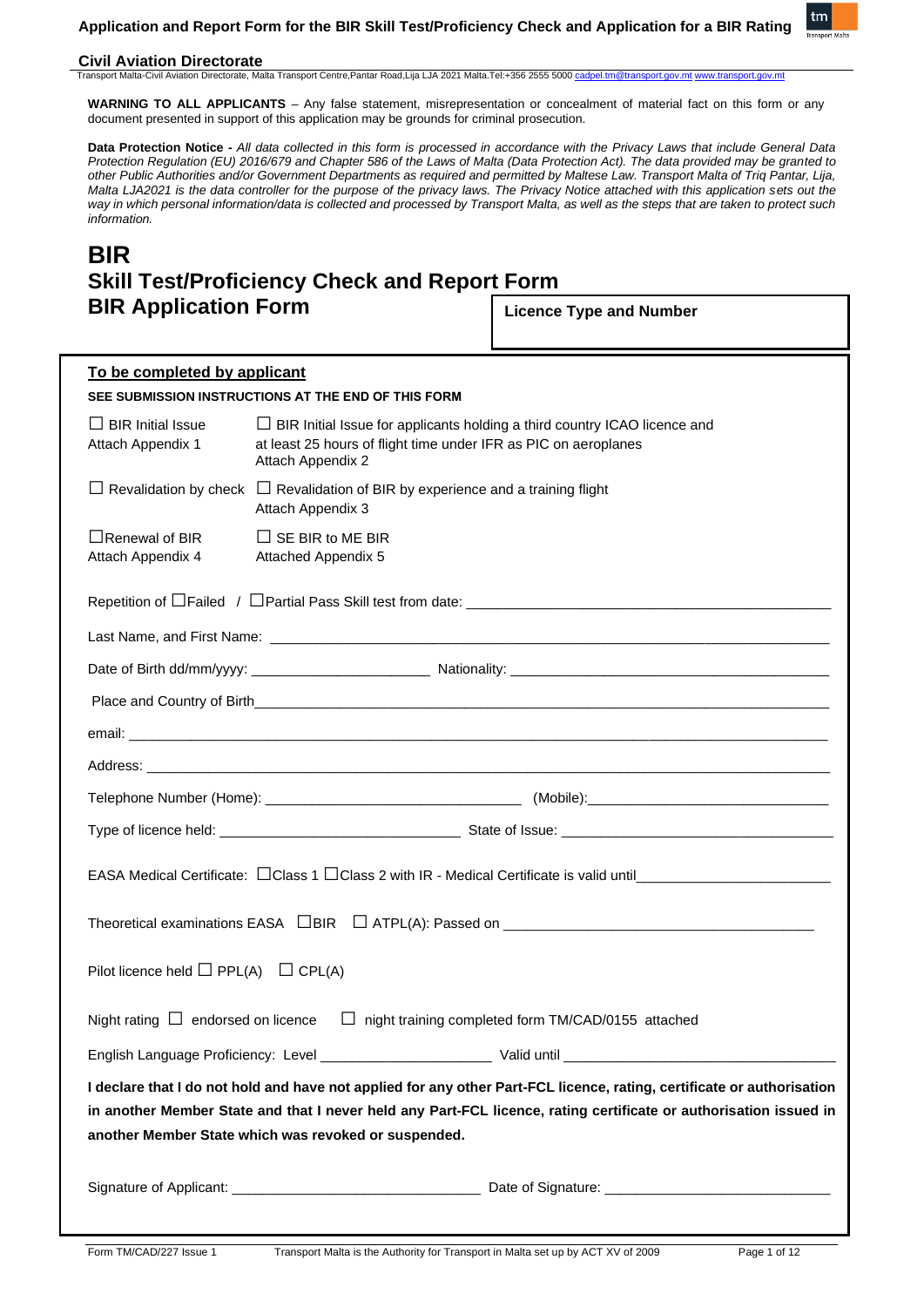# **BIR Skill Test/ Proficiency Check and Report Form**

**Applicant's Full Name and Licence No:**

tm

|              | Use of checklist, airmanship, anti-icing / de-icing procedures, etc. applies in all sections                                                                   |             | 1 Attempt                         | $\mathbf 2$               |
|--------------|----------------------------------------------------------------------------------------------------------------------------------------------------------------|-------------|-----------------------------------|---------------------------|
|              |                                                                                                                                                                |             | Examiner's                        |                           |
|              | <b>SECTION 1 - PRE-FLIGHT OPERATIONS AND DEPARTURE</b>                                                                                                         |             | <b>Initials when</b><br>completed | <b>Date</b><br>dd/mm/yyyy |
|              |                                                                                                                                                                | <b>PASS</b> | <b>FAIL</b>                       |                           |
| a            | Use of flight manual (or equivalent) especially a/c performance calculation, mass and balance                                                                  |             |                                   |                           |
| b            | Use of Air Traffic Services document, weather document                                                                                                         |             |                                   |                           |
| с            | Preparation of ATC flight plan, IFR flight plan/log                                                                                                            |             |                                   |                           |
| d            | Identification of the required navaids for departure, arrival and approach procedures                                                                          |             |                                   |                           |
| е            | Pre-flight inspection                                                                                                                                          |             |                                   |                           |
| f            | <b>Weather Minima</b>                                                                                                                                          |             |                                   |                           |
| g            | Taxiing                                                                                                                                                        |             |                                   |                           |
|              | PBN departure (if applicable):                                                                                                                                 |             |                                   |                           |
| h            | - Check that the correct procedure has been loaded in the navigation system; and                                                                               |             |                                   |                           |
| j.           | - Cross-check between the navigation system display and the departure chart.<br>Pre-take-off briefing, Take-off                                                |             |                                   |                           |
| j(°)         | Transition to instrument flight                                                                                                                                |             |                                   |                           |
| k(°)         | Instrument departure procedures, including PBN departures, and altimeter setting                                                                               |             |                                   |                           |
| I(°)         | ATC liaison - compliance, R/T procedures                                                                                                                       |             |                                   |                           |
|              | <b>SECTION 2 - GENERAL HANDLING (°)</b>                                                                                                                        |             |                                   |                           |
|              |                                                                                                                                                                |             |                                   |                           |
| a            | Control of the aeroplane by reference solely to instruments, including: level flight at various speeds, trim                                                   |             |                                   |                           |
| b            | Climbing and descending turns with sustained Rate 1 turn                                                                                                       |             |                                   |                           |
| c            | Recoveries from unusual attitudes, including sustained 45° bank turns and steep descending turns                                                               |             |                                   |                           |
| $d*$         | Recovery from approach to stall in level flight, climbing/descending turns and in landing configuration                                                        |             |                                   |                           |
| е            | Limited panel: stabilised climb or descent, level turns at Rate 1 onto given headings, recovery from unusual<br>attitudes                                      |             |                                   |                           |
|              | <b>SECTION 3 - EN-ROUTE IFR ROCEDURES (°)</b>                                                                                                                  |             |                                   |                           |
| a            | Tracking, including interception, e.g. NDB, VOR, or track between waypoints                                                                                    |             |                                   |                           |
| b            | Use of navigation system and radio aids                                                                                                                        |             |                                   |                           |
| c            | Level flight, control of heading, altitude and airspeed, power setting, trim technique                                                                         |             |                                   |                           |
| d            | Altimeter settings                                                                                                                                             |             |                                   |                           |
| е            | Timing and revision of ETAs (en-route hold, if required)                                                                                                       |             |                                   |                           |
| f            | Monitoring of flight progress, flight log, fuel usage, systems' management                                                                                     |             |                                   |                           |
| g            | Ice protection procedures, simulated if necessary                                                                                                              |             |                                   |                           |
| h            | ATC liaison - compliance, R/T procedures                                                                                                                       |             |                                   |                           |
|              | <b>SECTION 3a - ARRIVAL PROCEDURES</b>                                                                                                                         |             |                                   |                           |
| a            | Setting and checking of navigational aids, and identification of facilities, if applicable                                                                     |             |                                   |                           |
| b            | Arrival procedures, altimeter checks                                                                                                                           |             |                                   |                           |
| C            | Altitude and speed constraints, if applicable                                                                                                                  |             |                                   |                           |
|              | PBN departure (if applicable):                                                                                                                                 |             |                                   |                           |
| d            | - Check that the correct procedure has been loaded in the navigation system; and<br>- Cross-check between the navigation system display and the arrival chart. |             |                                   |                           |
|              | SECTION 4 ( $\degree$ ) — 3D OPERATIONS ( $\leftrightarrow$ )                                                                                                  |             |                                   |                           |
|              | Setting and checking of navigational aids                                                                                                                      |             |                                   |                           |
|              | Check Vertical Path angle                                                                                                                                      |             |                                   |                           |
| a            | For RNP APCH:                                                                                                                                                  |             |                                   |                           |
|              | - Check that the correct procedure has been loaded in the navigation system; and                                                                               |             |                                   |                           |
|              | - Cross-check between the navigation system display and the approach chart.                                                                                    |             |                                   |                           |
| b            | Approach and landing briefing, including descent/approach/landing checks, including identification of<br>facilities                                            |             |                                   |                           |
| $C(+)$       | Holding procedure                                                                                                                                              |             |                                   |                           |
| d            | Compliance with published approach procedure                                                                                                                   |             |                                   |                           |
| е            | Approach timing                                                                                                                                                |             |                                   |                           |
| $\mathsf{f}$ | Altitude, speed heading control (stabilised approach)                                                                                                          |             |                                   |                           |
| $g(+)$       | Go-around action                                                                                                                                               |             |                                   |                           |
| $h+$         | Missed approach procedure/landing                                                                                                                              |             |                                   |                           |
|              | ATC liaison - compliance, R/T procedures                                                                                                                       |             |                                   |                           |
|              |                                                                                                                                                                |             |                                   |                           |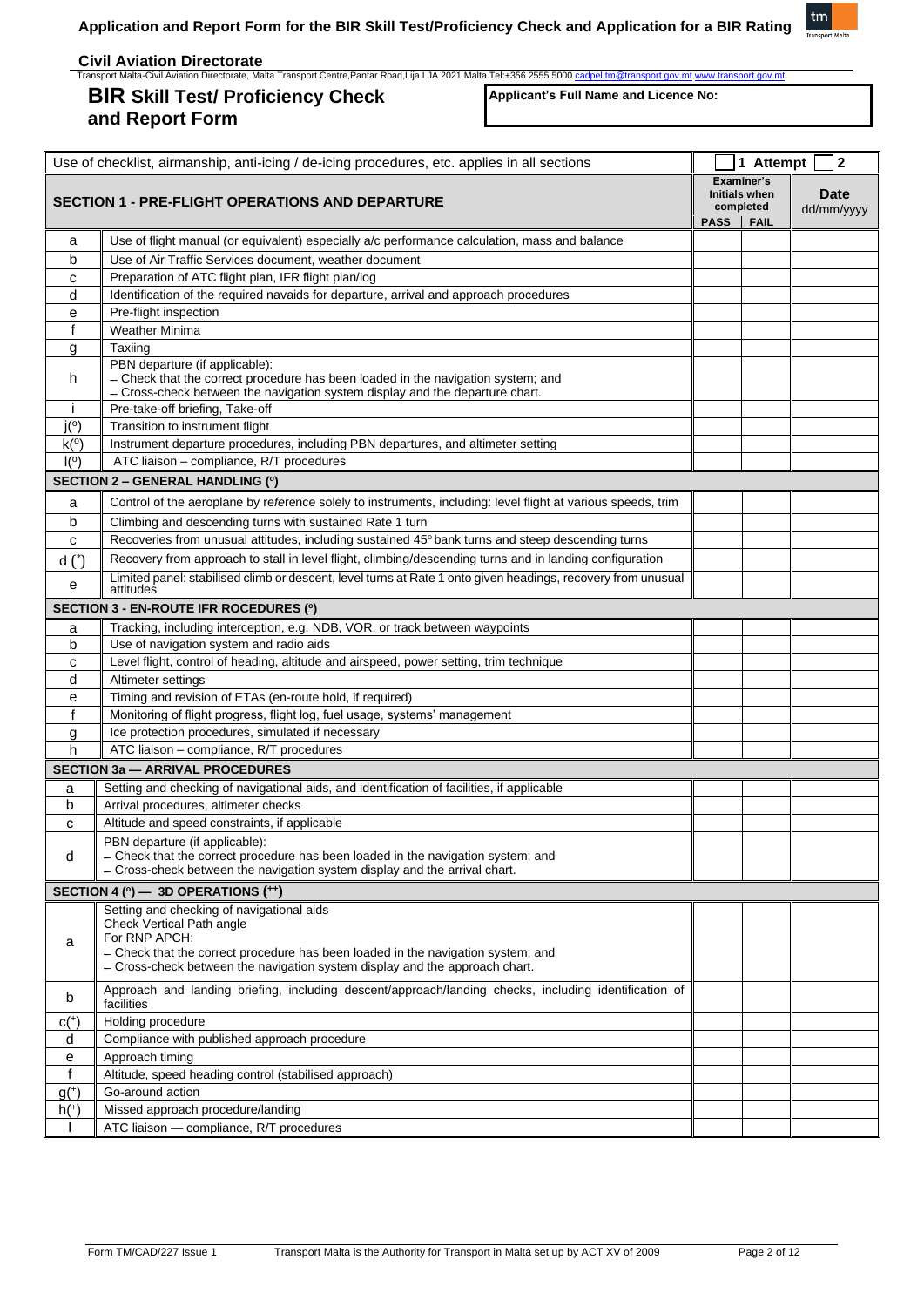

| SECTION 5 ( $\degree$ ) — 2D OPERATIONS ( $\leftrightarrow$ )                     |                                                                                                                                                                                                                                                                                                                                                                                | Examiner's<br><b>Initials when</b><br>completed |  | Date<br>dd/mm/yyyy |
|-----------------------------------------------------------------------------------|--------------------------------------------------------------------------------------------------------------------------------------------------------------------------------------------------------------------------------------------------------------------------------------------------------------------------------------------------------------------------------|-------------------------------------------------|--|--------------------|
| a                                                                                 | Setting and checking of navigational aids, identification of facilities<br>For RNP APCH:<br>- Check that the correct procedure has been loaded in the navigation system; and<br>- Cross-check between the navigation system display and the approach chart.                                                                                                                    |                                                 |  |                    |
| b                                                                                 | Approach and landing briefing, including descent/approach/landing checks, including identification of<br>facilities                                                                                                                                                                                                                                                            |                                                 |  |                    |
| $C(+)$                                                                            | Holding procedure                                                                                                                                                                                                                                                                                                                                                              |                                                 |  |                    |
| d                                                                                 | Compliance with published approach procedure                                                                                                                                                                                                                                                                                                                                   |                                                 |  |                    |
| е                                                                                 | Approach timing                                                                                                                                                                                                                                                                                                                                                                |                                                 |  |                    |
|                                                                                   | Altitude/Distance to MAPT, speed, heading control (stabilised approach), Step Down Fixes (SDF(s)), if<br>applicable                                                                                                                                                                                                                                                            |                                                 |  |                    |
| $g(+)$                                                                            | Go-around action                                                                                                                                                                                                                                                                                                                                                               |                                                 |  |                    |
| $h(+)$                                                                            | Missed approach procedure/landing                                                                                                                                                                                                                                                                                                                                              |                                                 |  |                    |
|                                                                                   | ATC liaison: compliance, R/T procedures                                                                                                                                                                                                                                                                                                                                        |                                                 |  |                    |
| SECTION 6 – FLIGHT WITH ONE ENGINE INOPERATIVE (multi-engine aeroplanes only) (°) |                                                                                                                                                                                                                                                                                                                                                                                |                                                 |  |                    |
| A                                                                                 | Simulated engine failure after take-off or on go-around                                                                                                                                                                                                                                                                                                                        |                                                 |  |                    |
| в                                                                                 | Approach, go-around and procedural missed approach with one engine inoperative                                                                                                                                                                                                                                                                                                 |                                                 |  |                    |
| C                                                                                 | Approach and landing with one engine inoperative                                                                                                                                                                                                                                                                                                                               |                                                 |  |                    |
| D                                                                                 | ATC liaison - compliance, R/T procedures                                                                                                                                                                                                                                                                                                                                       |                                                 |  |                    |
|                                                                                   | (°) Must be performed by sole reference to instruments.<br>May be performed in an FFS, FTD 2/3 or FNPT II.<br>(*) May be performed in either section 4 or section 5.<br>(**) To establish PBN privileges, one approach in either Section 4 or Section 5 shall be an RNP APCH.<br>Where an RNP APCH is not practicable, it shall be performed in an appropriately equipped FSTD |                                                 |  |                    |

# **Note: Complete for holders of a valid third country SE IR(A) or ME IR (A) and at least 25 hours of flight time under IFR as PIC on aeroplanes.**

Examiner to complete for applicants that have a derogation from FCL835 (f). See Appendix 2 Page 6.

*I\_\_\_\_\_\_\_\_\_\_\_\_\_\_\_\_\_\_\_\_\_\_\_\_\_(Examiner Name), holder of examiner certificate number \_\_\_\_\_\_\_\_\_\_\_\_\_\_ declare that* 

*during the skill test the applicant has demonstrated that he/she has acquired an adequate level of theoretical knowledge* 

*of Air Law, Meteorology and Flight Planning and Performance (IR)*

Signature of Examiner: \_\_\_\_\_\_\_\_\_\_\_\_\_\_\_\_\_\_\_\_\_\_\_\_\_\_\_\_\_ Date of Signature: \_\_\_\_\_\_\_\_\_\_\_\_\_\_\_\_\_\_\_\_\_\_\_\_\_\_\_\_\_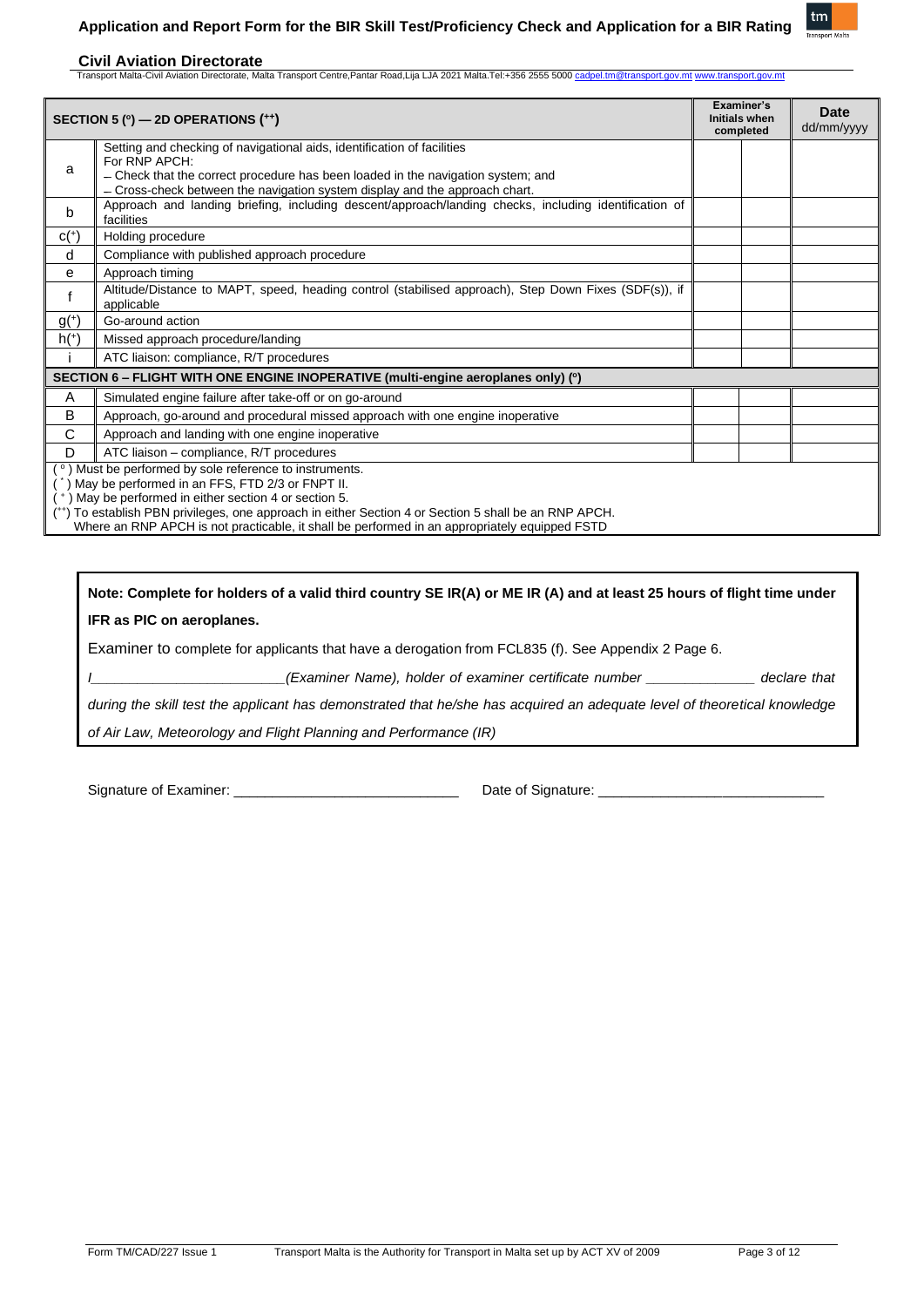

| <b>BIR Skill Test/ Proficiency Check - Details of the Flight and</b> |                                       |
|----------------------------------------------------------------------|---------------------------------------|
| <b>Result of the Test</b>                                            | $\overline{1}$ License $\overline{1}$ |

| OUIL VI LIIG TGOL                                                                                                                                            |                                                                                                                                                                                                                                | <b>Licence Number</b>                                                                                                                                                                                                                             |  |  |
|--------------------------------------------------------------------------------------------------------------------------------------------------------------|--------------------------------------------------------------------------------------------------------------------------------------------------------------------------------------------------------------------------------|---------------------------------------------------------------------------------------------------------------------------------------------------------------------------------------------------------------------------------------------------|--|--|
| To be Completed by the Examiner                                                                                                                              |                                                                                                                                                                                                                                |                                                                                                                                                                                                                                                   |  |  |
| Details of Flight:                                                                                                                                           |                                                                                                                                                                                                                                | SE BIR $\Box$ or ME BIR $\Box$                                                                                                                                                                                                                    |  |  |
|                                                                                                                                                              |                                                                                                                                                                                                                                |                                                                                                                                                                                                                                                   |  |  |
| $\Box$ Skill Test                                                                                                                                            | $\Box$ BIR Revalidation by experience                                                                                                                                                                                          | $\Box$ BIR Renewal                                                                                                                                                                                                                                |  |  |
|                                                                                                                                                              | Aeroplane: □ SE □ ME Type of Aeroplane: _________________________                                                                                                                                                              | Registration No: ___________________                                                                                                                                                                                                              |  |  |
|                                                                                                                                                              |                                                                                                                                                                                                                                |                                                                                                                                                                                                                                                   |  |  |
|                                                                                                                                                              |                                                                                                                                                                                                                                |                                                                                                                                                                                                                                                   |  |  |
|                                                                                                                                                              |                                                                                                                                                                                                                                |                                                                                                                                                                                                                                                   |  |  |
|                                                                                                                                                              | Route: will be a series of the contract of the contract of the contract of the contract of the contract of the contract of the contract of the contract of the contract of the contract of the contract of the contract of the |                                                                                                                                                                                                                                                   |  |  |
| Result of the test:                                                                                                                                          |                                                                                                                                                                                                                                |                                                                                                                                                                                                                                                   |  |  |
|                                                                                                                                                              |                                                                                                                                                                                                                                |                                                                                                                                                                                                                                                   |  |  |
| *Examiner Remarks:                                                                                                                                           |                                                                                                                                                                                                                                |                                                                                                                                                                                                                                                   |  |  |
|                                                                                                                                                              |                                                                                                                                                                                                                                |                                                                                                                                                                                                                                                   |  |  |
|                                                                                                                                                              |                                                                                                                                                                                                                                |                                                                                                                                                                                                                                                   |  |  |
|                                                                                                                                                              |                                                                                                                                                                                                                                |                                                                                                                                                                                                                                                   |  |  |
| single-engine BIR.                                                                                                                                           |                                                                                                                                                                                                                                | Note: The proficiency check for a revalidation or renewal of a multi-engine BIR has to be completed in a multi-engine<br>aeroplane. The proficiency check completed in a multi-engine aeroplane shall also achieve revalidation or renewal of the |  |  |
| <b>English Proficiency for BIR</b>                                                                                                                           |                                                                                                                                                                                                                                |                                                                                                                                                                                                                                                   |  |  |
| I have checked the applicant on the use the English language for:                                                                                            |                                                                                                                                                                                                                                |                                                                                                                                                                                                                                                   |  |  |
| (1) flight: R/T relevant to all phases of flight, including emergency situations.<br>(2) ground: all information relevant to the accomplishment of a flight: |                                                                                                                                                                                                                                |                                                                                                                                                                                                                                                   |  |  |
|                                                                                                                                                              | (i) can read and has demonstrated a good understanding of technical manuals written in English;                                                                                                                                |                                                                                                                                                                                                                                                   |  |  |
|                                                                                                                                                              | (ii) pre-flight planning, weather information collection, NOTAMs, ATC flight plan, etc.;                                                                                                                                       |                                                                                                                                                                                                                                                   |  |  |
| English.                                                                                                                                                     |                                                                                                                                                                                                                                | (iii) use of all aeronautical en-route, departure and approach charts and associated documents written in                                                                                                                                         |  |  |
| (3) communication: possesses the ability to communicate with other crew members in English during all phases of flight,<br>including flight preparation.     |                                                                                                                                                                                                                                |                                                                                                                                                                                                                                                   |  |  |

| The applicant is: | $\Box$ Able to use English for these purposes                | $\Box$ Not able to use English for these purposes                                                                          |
|-------------------|--------------------------------------------------------------|----------------------------------------------------------------------------------------------------------------------------|
|                   |                                                              | I hereby declare that I have established communication with the applicant without language barriers. I made the applicant  |
|                   |                                                              | aware of the consequences of providing incomplete, inaccurate or false information. I verified that the applicant complies |
|                   |                                                              | with the qualification, training and experience requirements in Part FCL. I confirm that all required manoeuvres and       |
|                   |                                                              | exercises have been completed, as well as the verbal theoretical examination, where applicable. I also declare that I have |
|                   |                                                              | reviewed and applied the national procedures and requirements of the applicant's competent authority contained in version  |
|                   | (insert document version as published on the EASA website) _ | of the                                                                                                                     |

Examiner Differences Document.

Last and First Name of Examiner (IRE)\_\_\_\_\_\_\_\_\_\_\_\_\_\_\_\_\_\_\_\_\_\_\_\_\_\_\_\_\_\_\_\_\_\_\_IRE Certificate no: \_\_\_\_\_\_\_\_\_\_\_\_\_\_

Signature of Examiner: \_\_\_\_\_\_\_\_\_\_\_\_\_\_\_\_\_\_\_\_\_\_\_\_\_\_\_\_\_\_\_ Date of Signature: \_\_\_\_\_\_\_\_\_\_\_\_\_\_\_\_\_\_\_\_\_\_\_\_\_\_\_\_\_\_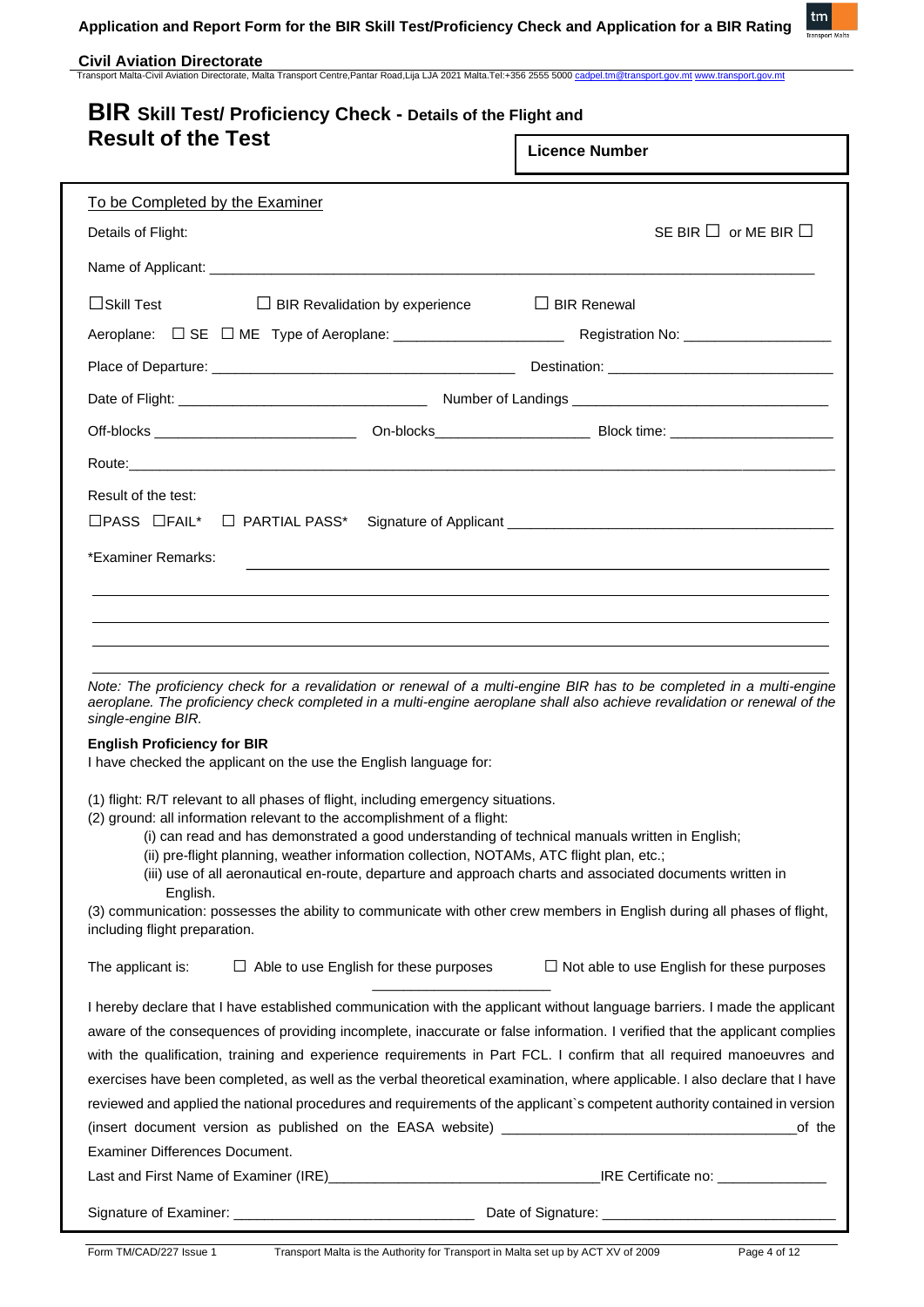

# **Civil Aviation Directorate**

### Transport Malta-Civil Aviation Directorate, Malta Transport Centre,Pantar Road,Lija LJA 2021 Malta.Tel:+356 2555 5000 [cadpel.tm@transport.gov.mt](mailto:cadpel.tm@transport.gov.mt)

# **BIR and IR skill test**

1. Applicants shall have received instruction on the same class or type of aircraft to be used in the test which shall be appropriately equipped for the training and testing purposes

2. An applicant shall pass all the relevant sections of the skill test. If any item in a section is failed, that section is failed. Failure in more than one section will require the applicant to take the entire test again. An applicant failing only one section shall only repeat the failed section. Failure in any section of the retest, including those sections that have been passed on a previous attempt, will require the applicant to take the entire test again. All relevant sections of the skill test shall be completed within 6 months. Failure to achieve a pass in all relevant sections of the test in two attempts will require further training.

3. Further training may be required following a failed skill test. There is no limit to the number of skill tests that may be attempted.

### CONDUCT OF THE TEST

4. The test is intended to simulate a practical flight. The route to be flown shall be chosen by the examiner. An essential element is the ability of the applicant to plan and conduct the flight from routine briefing material. The applicant shall undertake the flight planning and shall ensure that all equipment and documentation for the execution of the flight are on board. The duration of the flight shall be at least 1 hour.

5. Should the applicant choose to terminate a skill test for reasons considered inadequate by the examiner, the applicant shall retake the entire skill test. If the test is terminated for reasons considered adequate by the examiner, only those sections not completed shall be tested in a further flight.

6. At the discretion of the examiner, any manoeuvre or procedure of the test may be repeated once by the applicant. The examiner may stop the test at any stage if it is considered that the applicant's demonstration of flying skill requires a complete retest.

7. An applicant shall fly the aircraft from a position where the PIC functions can be performed and to carry out the test as if there is no other crew member. The examiner shall take no part in the operation of the aircraft, except when intervention is necessary in the interests of safety or to avoid unacceptable delay to other traffic. Responsibility for the flight shall be allocated in accordance with national regulations.

8. Decision heights/altitude, minimum descent heights/altitudes and missed approach point shall be determined by the applicant and agreed by the examiner.

9. Applicants shall indicate to the examiner the checks and duties carried out, including the identification of radio facilities. Checks shall be completed in accordance with the authorised checklist for the aircraft on which the test is being taken. During pre-flight preparation for the test applicants shall determine power settings and speeds. The applicants shall calculate performance data for take-off, approach and landing in compliance with the operations manual or flight manual for the aircraft used.

# FLIGHT TEST TOLERANCES

The applicant shall demonstrate the ability to:

- operate the aircraft within its limitations;
- complete all manoeuvres with smoothness and accuracy;
- exercise good judgment and airmanship;
- apply aeronautical knowledge; and
- maintain control of the aircraft at all times in such a manner that the successful outcome of a procedure or manoeuvre is never seriously in doubt.

The following limits shall apply, corrected to make allowance for turbulent conditions and the handling qualities and performance of the aircraft used:

|                                                                                                                                            | Generally                     | $±100$ feet                |                                      | on radio aids                                                                     | $± 5^{\circ}$                                                                                                                                                                      |  |
|--------------------------------------------------------------------------------------------------------------------------------------------|-------------------------------|----------------------------|--------------------------------------|-----------------------------------------------------------------------------------|------------------------------------------------------------------------------------------------------------------------------------------------------------------------------------|--|
| Starting a go-around at decision height<br>$+50$ feet/ $-0$ feet<br>Height<br>Minimum descent height/MAP/altitude<br>$+50$ feet/ $-0$ feet |                               |                            |                                      |                                                                                   | Half scale deflection, azimuth and                                                                                                                                                 |  |
|                                                                                                                                            |                               | For angular deviations     | glide path (e.g. LPV, ILS, MLS, GLS) |                                                                                   |                                                                                                                                                                                    |  |
|                                                                                                                                            | all engines operating         | $± 5^\circ$                |                                      |                                                                                   | cross-track error/deviation shall<br>normally be limited to $\pm$ 1/2 the RNP                                                                                                      |  |
| Heading                                                                                                                                    | with simulated engine failure | $± 10^{\circ}$             | <b>Tracking</b>                      | 2D (LNAV) and 3D<br>(LNAV/VNAV) "linear"<br>lateral deviations                    | value associated with the procedure.<br>Brief deviations from this standard up                                                                                                     |  |
|                                                                                                                                            | all engines operating         | $±5$ knots                 |                                      | to a maximum of 1 time the RNP value<br>are allowable.                            |                                                                                                                                                                                    |  |
| Speed                                                                                                                                      | with simulated engine failure | $+10$ knots/<br>$-5$ knots |                                      | 3D linear vertical<br>deviations (e.g. RNP<br>APCH (LNAV/VNAV)<br>using BaroVNAV) | not more than $-75$ feet below the<br>vertical profile at any time, and not<br>more than $+75$ feet above the vertical<br>profile at or below 1 000 feet above<br>aerodrome level. |  |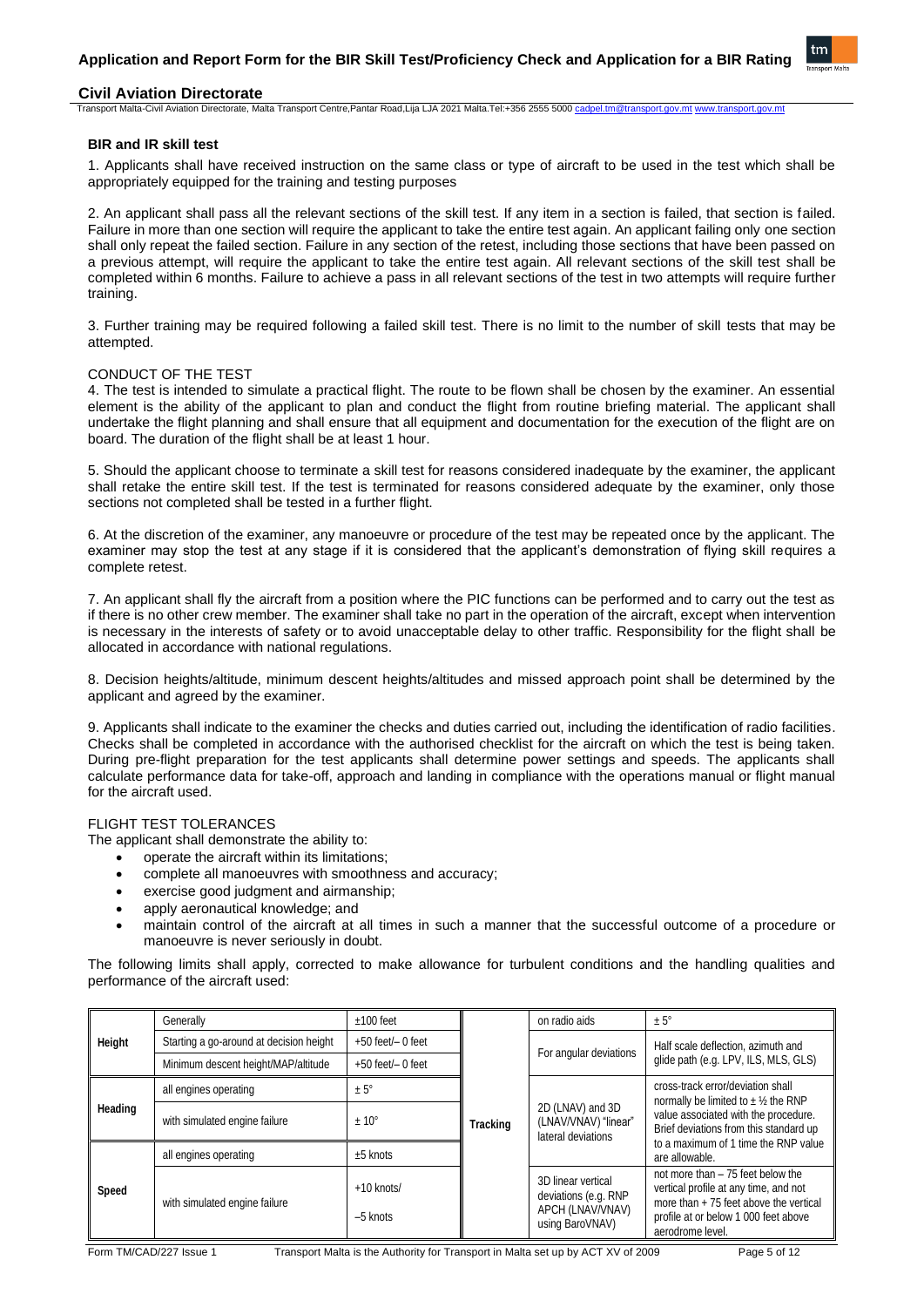

| <b>Civil Aviation Directorate</b><br>Transport Malta-Civil Aviation Directorate, Malta Transport Centre,Pantar Road,Lija LJA 2021 Malta.Tel:+356 2555 5000 cadpel.tm@transport.gov.mt www.transport.gov.mt  |             |  |
|-------------------------------------------------------------------------------------------------------------------------------------------------------------------------------------------------------------|-------------|--|
| <b>Application for BIR Initial Issue</b>                                                                                                                                                                    |             |  |
|                                                                                                                                                                                                             |             |  |
| <b>Appendix 1</b><br><b>Complete if applicable</b>                                                                                                                                                          | Licence No: |  |
|                                                                                                                                                                                                             |             |  |
| To be Completed by Applicant                                                                                                                                                                                |             |  |
| I declare that I have completed SE BIR: ______(hours) and/or ME BIR: ____(hours) flight time under<br>instruction with an IRI (A) or FI(A) holding the privileges to provide training for the IR (A) or BIR |             |  |
| (NB: Attach copy of training record signed by the instructor)                                                                                                                                               |             |  |
|                                                                                                                                                                                                             |             |  |
| To be Completed by ATO and signed by Head of Training                                                                                                                                                       |             |  |
|                                                                                                                                                                                                             |             |  |
|                                                                                                                                                                                                             |             |  |
|                                                                                                                                                                                                             |             |  |
| NB: Before starting the BIR course: Applicant must be the holder of a $PPL(A)$ ; or a $CPL(A)$ .                                                                                                            |             |  |
| BIR course start date: BIR course completion date                                                                                                                                                           |             |  |
| Theoretical knowledge instruction for SE BIR and ME BIR                                                                                                                                                     |             |  |
| Theoretical Knowledge Instruction in accordance with point FCL.835(c)(1) and FCL.835(d) $\Box$                                                                                                              |             |  |
| Flight instruction for the SE BIR                                                                                                                                                                           |             |  |
| Flight instruction in accordance with FCL.835(c)(2)(i-iii) instrument flight instruction modules $\Box$                                                                                                     |             |  |
| Flight instruction for the ME BIR                                                                                                                                                                           |             |  |
| Flight instruction in accordance with FCL.835(c)(2)(iv) instrument flight instruction module: and                                                                                                           |             |  |
| flight instruction that complies with the requirements of FCL.835(c)(3) $\Box$                                                                                                                              |             |  |
| Credit (if applicable): The holder of an IR shall receive full credits for the requirement in paragraph FCL.835 (c)(2).                                                                                     |             |  |
| The ATO confirms that the applicant has completed the training required by the approved syllabus and<br>recommends the applicant for the BIR Skill test in SE $\Box$ or ME $\Box$ .                         |             |  |
|                                                                                                                                                                                                             |             |  |
|                                                                                                                                                                                                             |             |  |
|                                                                                                                                                                                                             |             |  |
|                                                                                                                                                                                                             |             |  |
|                                                                                                                                                                                                             |             |  |
|                                                                                                                                                                                                             |             |  |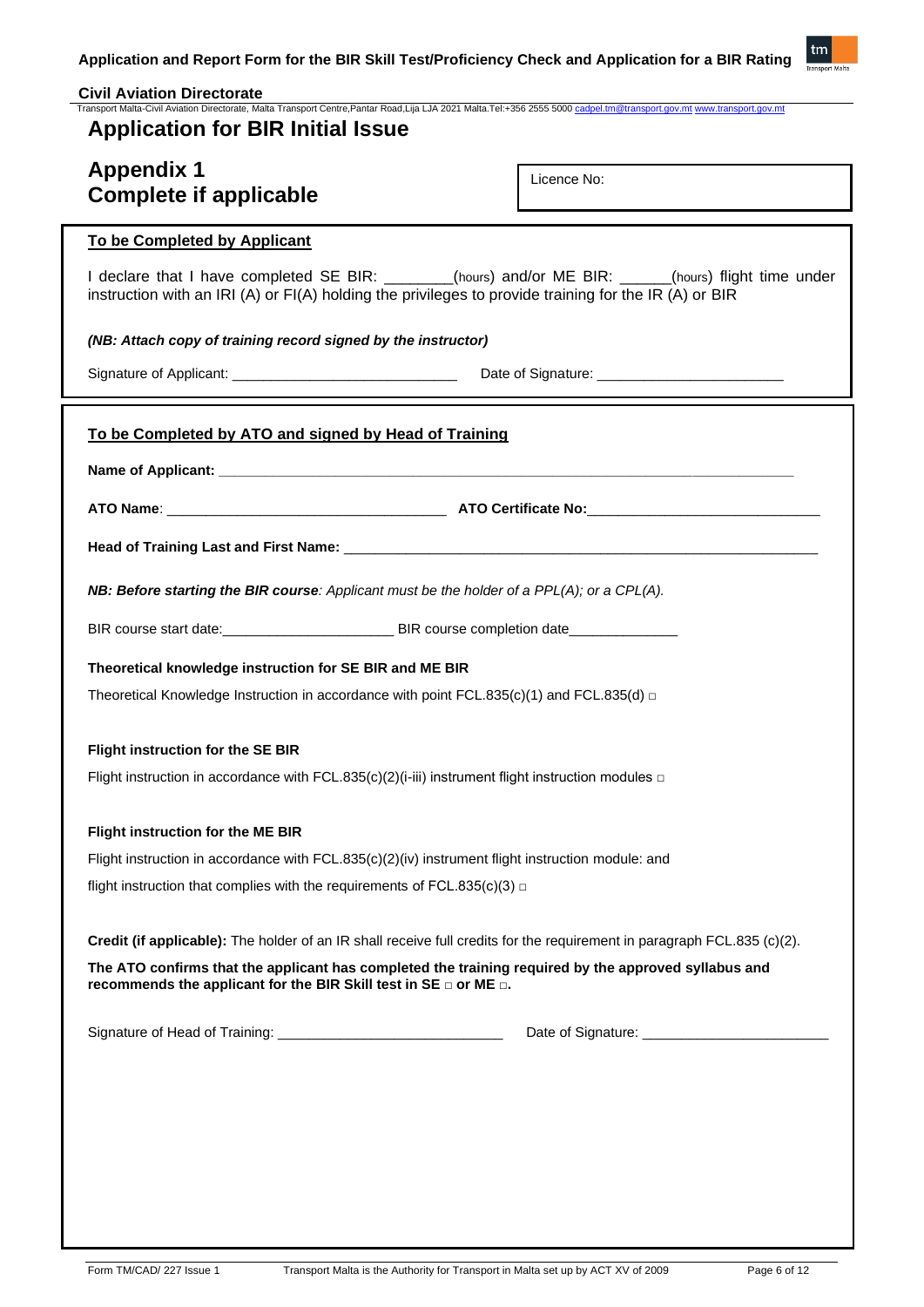

# **Civil Aviation Directorate**

Transport Malta-Civil Aviation Directorate, Malta Transport Centre,Pantar Road,Lija LJA 2021 Malta.Tel:+356 2555 5000 [cadpel.tm@transport.gov.mt](mailto:cadpel.tm@transport.gov.mt) [www.transport.gov.mt](http://www.transport.gov.mt/)

# **Application for BIR Issue**

**For applicants holding a valid IR on a third country licence and at least 25 hours of flight time under IFR on PIC on aeroplanes**

# **Appendix 2**

Licence No:

| To be Completed by the applicant                                                                                                                                                                                                                                                                                                            |  |  |  |
|---------------------------------------------------------------------------------------------------------------------------------------------------------------------------------------------------------------------------------------------------------------------------------------------------------------------------------------------|--|--|--|
|                                                                                                                                                                                                                                                                                                                                             |  |  |  |
| Third Country Licence Number:<br><u> Licence Number:</u>                                                                                                                                                                                                                                                                                    |  |  |  |
|                                                                                                                                                                                                                                                                                                                                             |  |  |  |
| To be Completed by the Examiner                                                                                                                                                                                                                                                                                                             |  |  |  |
| Credit: Applicants for the BIR who hold a PPL or CPL issued in accordance with Annex I (Part-FCL) and a valid IR(A)<br>issued in accordance with the requirements of Annex 1 to the Chicago Convention by a third country may be credited in<br>full towards the training course. In order to be issued with the BIR, the applicants shall: |  |  |  |
| (1) successfully complete the skill test in accordance with Appendix 7 (IR SKILL TEST); $\Box$                                                                                                                                                                                                                                              |  |  |  |
| (2) demonstrate orally to the examiner during the skill test that they have acquired an adequate level of theoretical                                                                                                                                                                                                                       |  |  |  |
| knowledge of air law, meteorology, and flight planning and performance; and $\Box$                                                                                                                                                                                                                                                          |  |  |  |
| (3) have experience of at least 25 hours of flight time under IFR as PIC on aeroplanes. $\Box$                                                                                                                                                                                                                                              |  |  |  |
| NOTE: Declaration on Skill test/Proficiency check on page 2 to be completed by examiner.                                                                                                                                                                                                                                                    |  |  |  |
|                                                                                                                                                                                                                                                                                                                                             |  |  |  |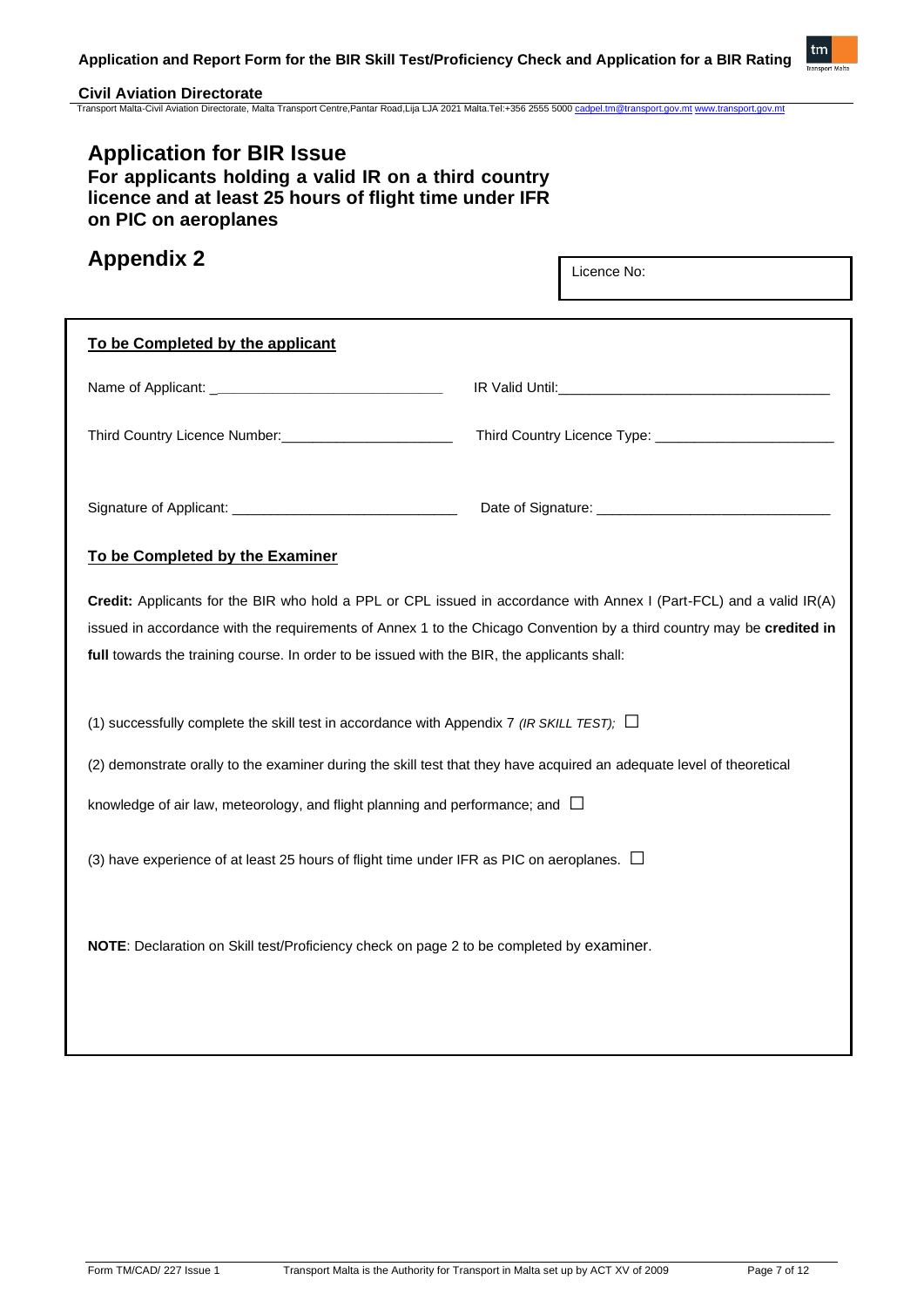

| <b>Application for Revalidation of BIR</b><br>By experience and training flight with instruction                                                                                                                                                                                                                                                                                                                                                                                                                                                                                                                                                                                                                                                                                                                                                                                 |                        |                             |  |  |
|----------------------------------------------------------------------------------------------------------------------------------------------------------------------------------------------------------------------------------------------------------------------------------------------------------------------------------------------------------------------------------------------------------------------------------------------------------------------------------------------------------------------------------------------------------------------------------------------------------------------------------------------------------------------------------------------------------------------------------------------------------------------------------------------------------------------------------------------------------------------------------|------------------------|-----------------------------|--|--|
| <b>Appendix 3</b><br><b>Complete if applicable</b>                                                                                                                                                                                                                                                                                                                                                                                                                                                                                                                                                                                                                                                                                                                                                                                                                               |                        | Licence No:                 |  |  |
| To be Completed by the applicant                                                                                                                                                                                                                                                                                                                                                                                                                                                                                                                                                                                                                                                                                                                                                                                                                                                 |                        |                             |  |  |
|                                                                                                                                                                                                                                                                                                                                                                                                                                                                                                                                                                                                                                                                                                                                                                                                                                                                                  |                        |                             |  |  |
|                                                                                                                                                                                                                                                                                                                                                                                                                                                                                                                                                                                                                                                                                                                                                                                                                                                                                  |                        |                             |  |  |
| Completed as PIC under IFR: _____hours(Minimum 6) and ________ instrument approach procedures (Minimum 3) within<br>the 12 months preceding the expiry date of BIR                                                                                                                                                                                                                                                                                                                                                                                                                                                                                                                                                                                                                                                                                                               |                        |                             |  |  |
| Note: For each alternate subsequent revalidation, the holder of the BIR shall pass a proficiency check.                                                                                                                                                                                                                                                                                                                                                                                                                                                                                                                                                                                                                                                                                                                                                                          |                        |                             |  |  |
| Date of last BIR proficiency check: ________________________                                                                                                                                                                                                                                                                                                                                                                                                                                                                                                                                                                                                                                                                                                                                                                                                                     |                        |                             |  |  |
|                                                                                                                                                                                                                                                                                                                                                                                                                                                                                                                                                                                                                                                                                                                                                                                                                                                                                  |                        |                             |  |  |
| To be Completed by the instructor                                                                                                                                                                                                                                                                                                                                                                                                                                                                                                                                                                                                                                                                                                                                                                                                                                                |                        |                             |  |  |
| I declare that the applicant has completed with me a training flight of Hours ______________________                                                                                                                                                                                                                                                                                                                                                                                                                                                                                                                                                                                                                                                                                                                                                                             |                        | (Minimum 1                  |  |  |
|                                                                                                                                                                                                                                                                                                                                                                                                                                                                                                                                                                                                                                                                                                                                                                                                                                                                                  |                        |                             |  |  |
| Note 1: The training flight for the revalidation of a BIR should be based on the exercise items of the BIR proficiency check as deemed<br>relevant by the instructor and should depend on the experience of the candidate. The training flight should include a briefing including a<br>discussion on threat and error management with a special emphasis on decision making when encountering adverse meteorological<br>conditions, unintentional Instrument Meteorological Conditions (IMC) and navigation flight capabilities.<br>In any case, a simulated diversion and instrument approach to an alternate aerodrome in the context of an emergency during the en route<br>phase in IFR should be demonstrated by the instructor.<br>Note 2: For revalidation of a multi-engine BIR, the training flight must be completed in a multi-engine aeroplane. The training flight |                        |                             |  |  |
| completed in a multi-engine aeroplane shall also fulfil the training flight requirement for the single-engine BIR.<br><b>Training Flight</b>                                                                                                                                                                                                                                                                                                                                                                                                                                                                                                                                                                                                                                                                                                                                     | SE $\Box$ or ME $\Box$ |                             |  |  |
|                                                                                                                                                                                                                                                                                                                                                                                                                                                                                                                                                                                                                                                                                                                                                                                                                                                                                  |                        |                             |  |  |
|                                                                                                                                                                                                                                                                                                                                                                                                                                                                                                                                                                                                                                                                                                                                                                                                                                                                                  |                        |                             |  |  |
|                                                                                                                                                                                                                                                                                                                                                                                                                                                                                                                                                                                                                                                                                                                                                                                                                                                                                  |                        |                             |  |  |
|                                                                                                                                                                                                                                                                                                                                                                                                                                                                                                                                                                                                                                                                                                                                                                                                                                                                                  |                        |                             |  |  |
| Instructor declaration:                                                                                                                                                                                                                                                                                                                                                                                                                                                                                                                                                                                                                                                                                                                                                                                                                                                          |                        |                             |  |  |
| I declare that I hold instructor certificate, according to PART-FCL, to provide training for the IR (A) or BIR for the applicant                                                                                                                                                                                                                                                                                                                                                                                                                                                                                                                                                                                                                                                                                                                                                 |                        |                             |  |  |
| to reach the level of proficiency needed.                                                                                                                                                                                                                                                                                                                                                                                                                                                                                                                                                                                                                                                                                                                                                                                                                                        |                        |                             |  |  |
|                                                                                                                                                                                                                                                                                                                                                                                                                                                                                                                                                                                                                                                                                                                                                                                                                                                                                  |                        |                             |  |  |
|                                                                                                                                                                                                                                                                                                                                                                                                                                                                                                                                                                                                                                                                                                                                                                                                                                                                                  |                        |                             |  |  |
| Instructor privileges: $\Box$ IRI (A) $\Box$ FI (A) with privileges to instruct for IR (A) or BIR                                                                                                                                                                                                                                                                                                                                                                                                                                                                                                                                                                                                                                                                                                                                                                                |                        | $\Box$ Other_______________ |  |  |
|                                                                                                                                                                                                                                                                                                                                                                                                                                                                                                                                                                                                                                                                                                                                                                                                                                                                                  |                        |                             |  |  |
|                                                                                                                                                                                                                                                                                                                                                                                                                                                                                                                                                                                                                                                                                                                                                                                                                                                                                  |                        |                             |  |  |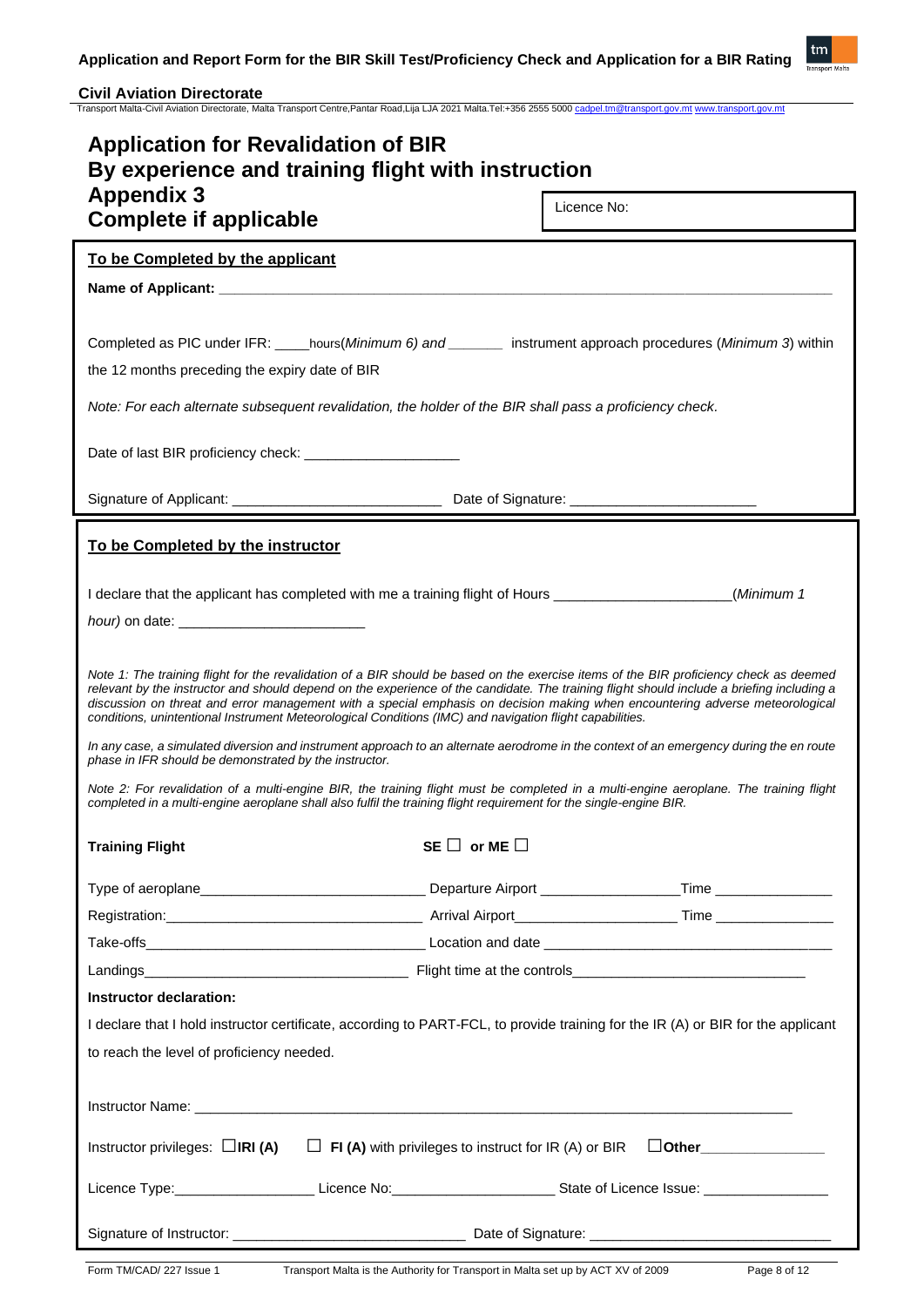

# **Application for Renewal of BIR**

# **Appendix 4 Complete if applicable**

Licence No: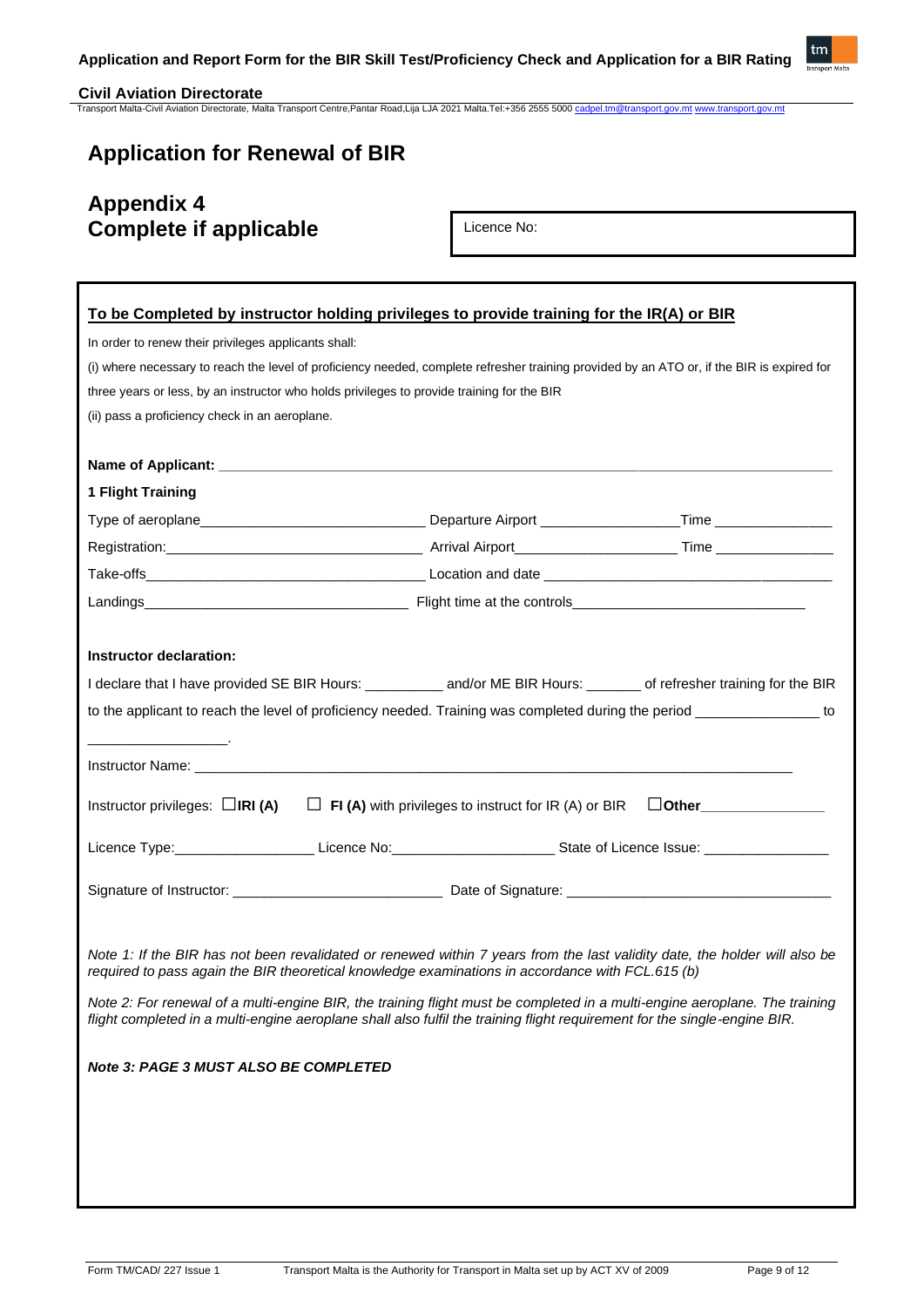

# **Application for ME BIR issue when holding a SE BIR**

# **Appendix 5 Complete if applicable**

Licence No:

| To be Completed by ATO and signed by Head of Training                                                                                                                                          |  |  |  |
|------------------------------------------------------------------------------------------------------------------------------------------------------------------------------------------------|--|--|--|
|                                                                                                                                                                                                |  |  |  |
|                                                                                                                                                                                                |  |  |  |
|                                                                                                                                                                                                |  |  |  |
| Instruction for obtaining ME BIR when holding a SE BIR                                                                                                                                         |  |  |  |
| ME class or type rating held                                                                                                                                                                   |  |  |  |
| The ATO confirms that the applicant has completed the training required by the approved syllabus<br>$\perp$<br>(FCL.835(c)(2)(iv)), and recommends the applicant for the BIR Skill test in ME. |  |  |  |
|                                                                                                                                                                                                |  |  |  |
|                                                                                                                                                                                                |  |  |  |
|                                                                                                                                                                                                |  |  |  |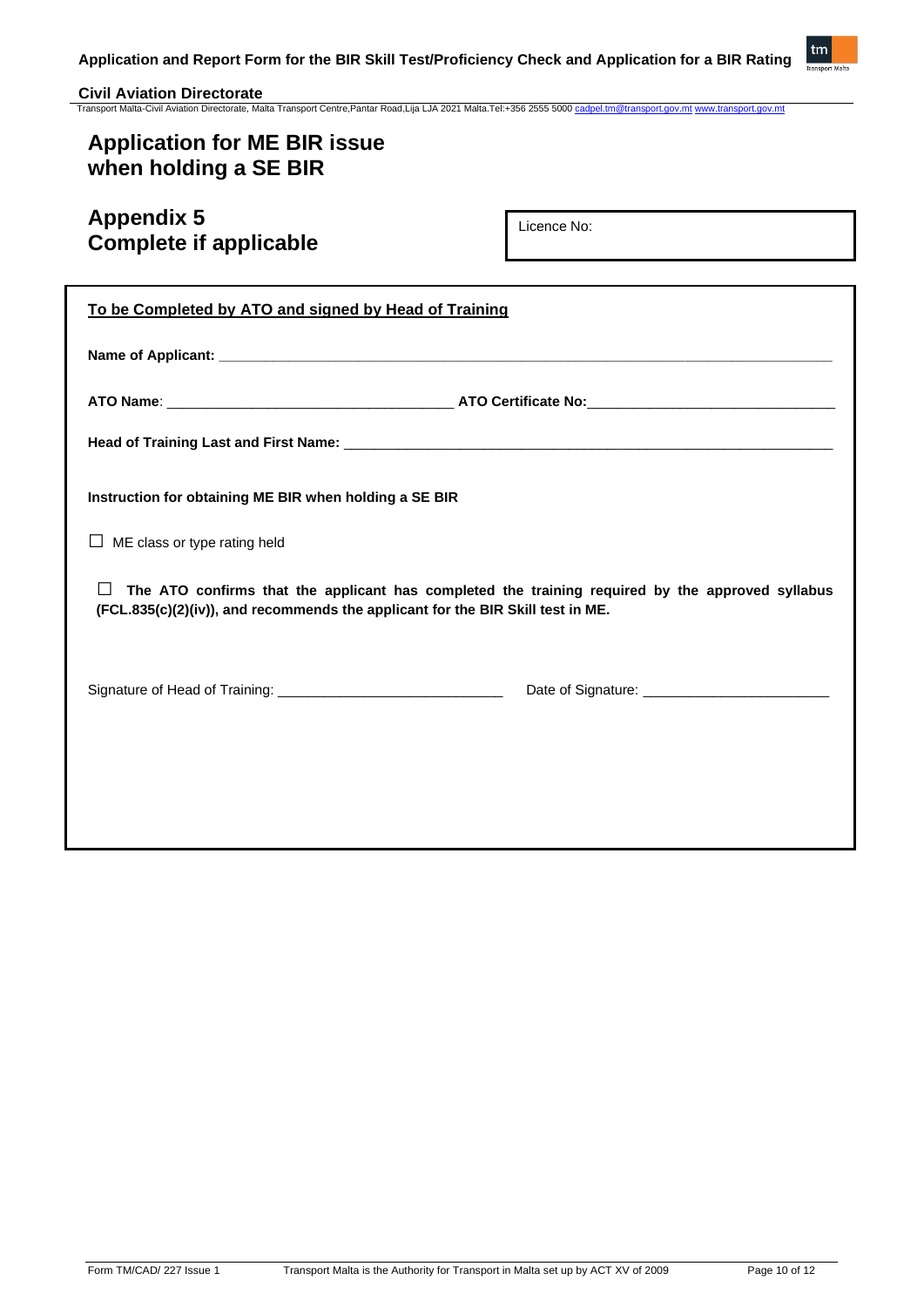

### **Civil Aviation Directorate** Transport Malta-Civil Aviation Directorate, Malta Transport Centre,Pantar Road,Lija LJA 2021 Malta.Tel:+356 2555 5000 [cadpel.tm@transport.gov.mt](mailto:cadpel.tm@transport.gov.mt) [www.transport.gov.mt](http://www.transport.gov.mt/)

# **Submission Instructions**

| <b>Documents required:</b> |                                                                                                                                                                                               | <b>Office</b><br><b>Use Only</b> |
|----------------------------|-----------------------------------------------------------------------------------------------------------------------------------------------------------------------------------------------|----------------------------------|
| 1.                         | A copy of the Malta ID Card (both sides) or Passport [Original has to be presented<br>before licence is collected / Not required if the applicant already holds a Malta<br>Part-FCL licence]. | $\bigcirc$                       |
| 2.                         | A copy of the Medical Certificate [Original has to be presented before licence is collected]                                                                                                  | $\circledS$                      |
| 3.                         | Log Book - All flight instruction must be signed by the instructor                                                                                                                            | $\circledS$                      |
| 4.                         | A copy of the BIR (A) Theoretical Knowledge Examination Results [If not issued by<br>Transport Malta original has to be presented before licence is collected.]                               | $\bigcirc$                       |
| 5.                         | Copy of ATO Approval Certificate if not issued by Transport Malta [if applicable]                                                                                                             | $\circledS$                      |
| 6.                         | Copy of Examiner Certificate if not issued by Transport Malta [if applicable]                                                                                                                 | $^{\circledR}$                   |
| 7.                         | Copy of Instructor Licence if not issued by Transport Malta [if applicable]                                                                                                                   | $\circledcirc$                   |
| 8.                         | Copy of Language Proficiency Certificate issued by Transport Malta                                                                                                                            | $^{\circledR}$                   |
| 9.                         | Course Completion Certificate [if applicable]                                                                                                                                                 | $\circledcirc$                   |
| 10.                        | Copy of third country licence [if applicable]                                                                                                                                                 | $\circledR$                      |
| 11.                        | Copy of training record signed by instructor (if applicable)                                                                                                                                  | Œ                                |

# **It is important to send all the documents to avoid a delay in the issue of the rating.**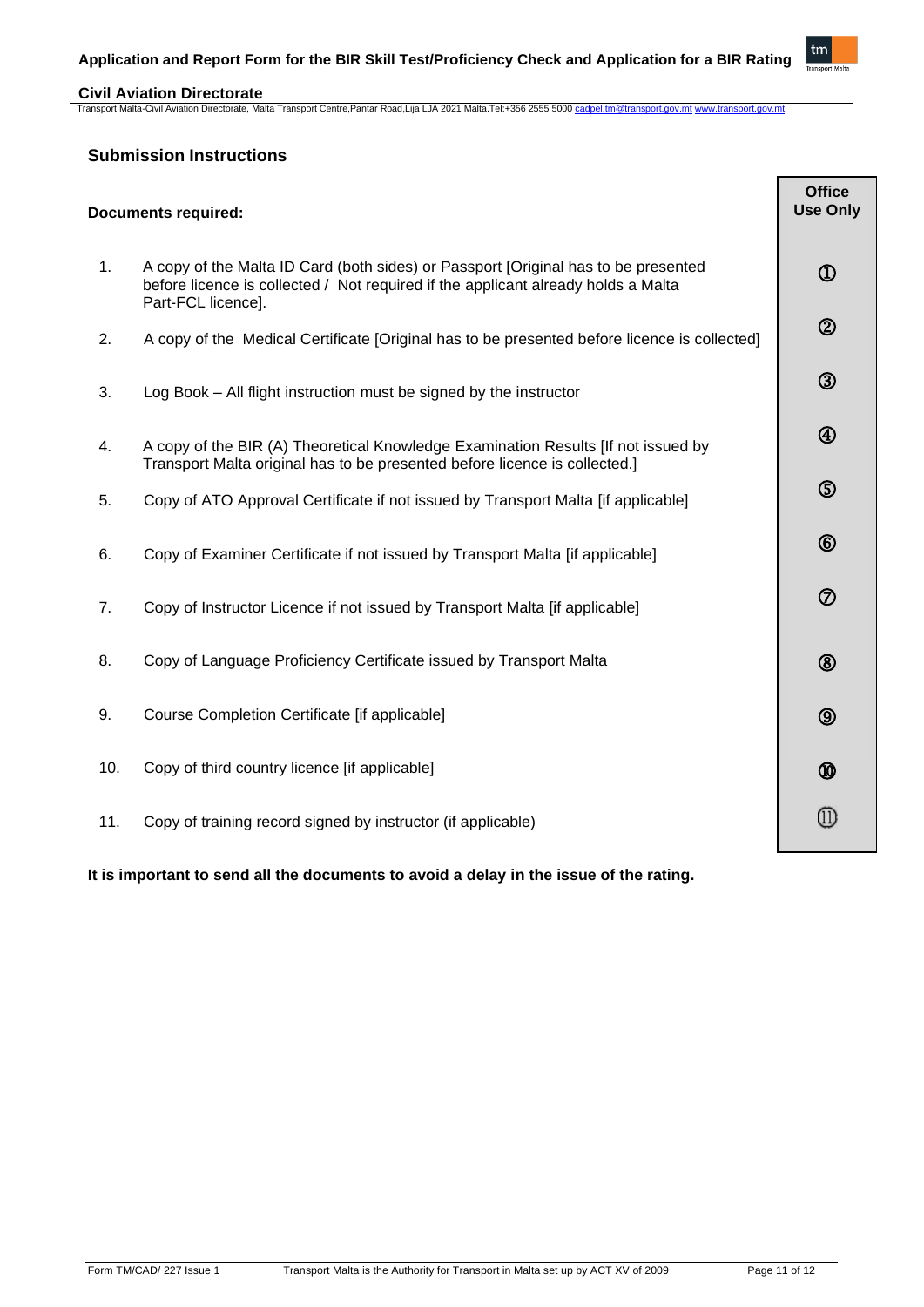

# **Transport Malta – Civil Aviation Directorate Bank Details:**

Bank Name: Bank of Valletta Bank Branch: Naxxar Bank Address: 38, Triq tal-Labour, Naxxar NXR 9020 Bank's BIC Code: VALLMTMT Sort Code: 22013 Account Holder: Transport Malta – Civil Aviation Directorate Account No: 12000580013 IBAN No: MT13VALL 22013 0000 000 12000 5800 13

**Fee**: The applicable fee in the Malta Air Navigation Order / Scheme of Charges on the Transport Malta website has to be submitted with the application.

**Queries**: If you need additional information send an email to [civil.aviation@transport.gov.mt](mailto:civil.aviation@transport.gov.mt) to the attention of **Personnel Licensing Section, Transport Malta Civil Aviation Directorate** - giving your contact telephone number.

Send completed form to: **Transport Malta-CAD, Personnel Licensing Section, Pantar Road, Lija, LJA 2021, Malta**